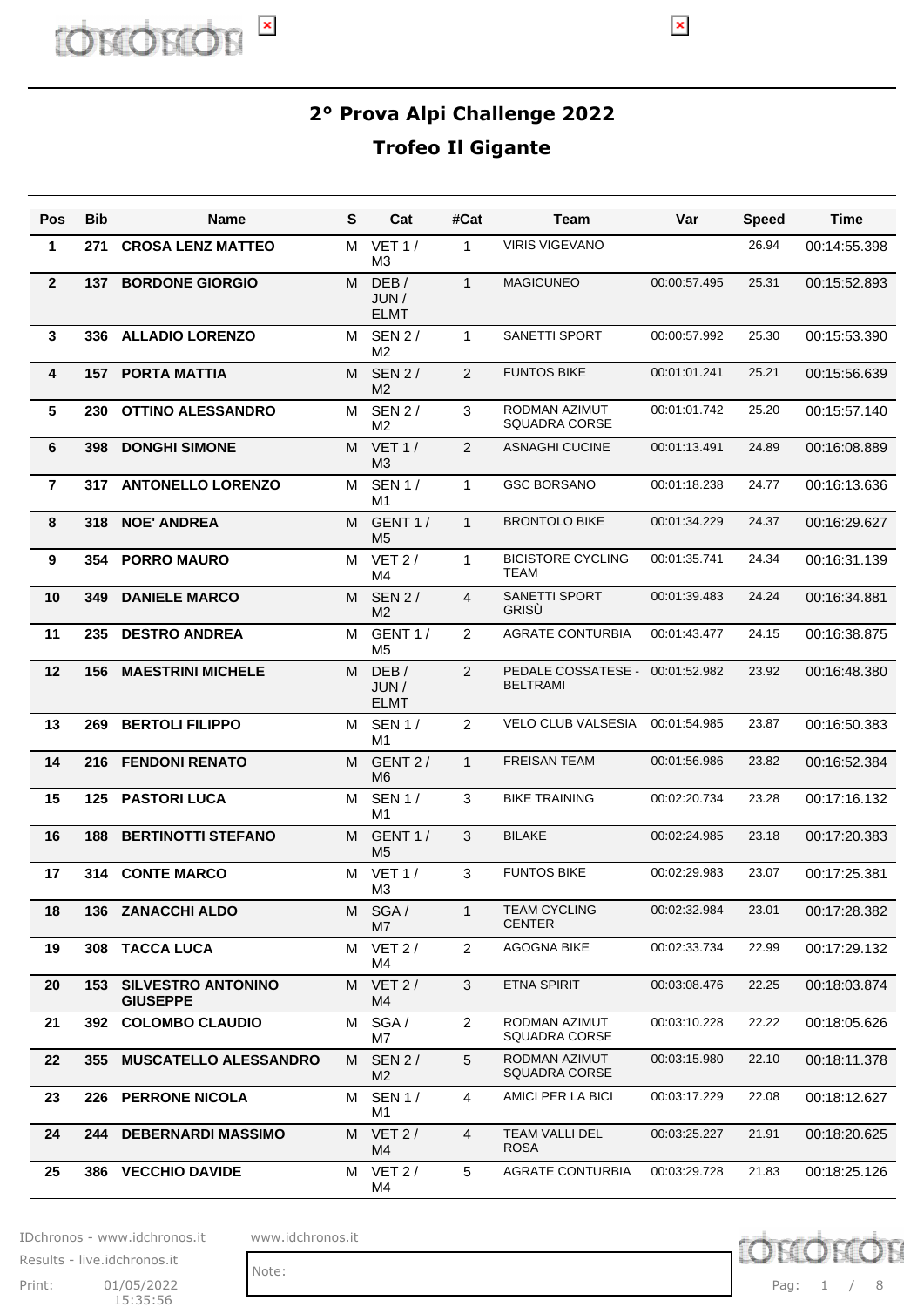

 $\vert \mathbf{x} \vert$ 

| Pos | <b>Bib</b> | <b>Name</b>                   | s | Cat                             | #Cat            | Team                                     | Var          | <b>Speed</b> | Time         |
|-----|------------|-------------------------------|---|---------------------------------|-----------------|------------------------------------------|--------------|--------------|--------------|
| 26  | 325        | <b>SPERONI RICCARDO</b>       | М | <b>SEN 2/</b><br>M <sub>2</sub> | 6               | RODMAN AZIMUT<br><b>SQUADRA CORSE</b>    | 00:03:42.493 | 21.58        | 00:18:37.891 |
| 27  | 139        | <b>FORLANI MASSIMO</b>        | м | VET $1/$<br>M3                  | $\overline{4}$  | <b>VELO CLUB VERCELLI</b>                | 00:03:43.226 | 21.56        | 00:18:38.624 |
| 28  | 256        | <b>FRANCO MARCELLO</b>        | М | VET1/<br>MЗ                     | 5               | <b>GRUPPO CICLISTICO</b><br>95 NOVARA    | 00:03:47.475 | 21.48        | 00:18:42.873 |
| 29  | 12         | <b>LIVIERI FEDERICO</b>       | м | <b>SEN 2/</b><br>M <sub>2</sub> | $\overline{7}$  | CICLO SPORT CASALE                       | 00:03:49.217 | 21.45        | 00:18:44.615 |
| 30  | 151        | <b>MARTELLO FERRUCCIO</b>     | м | SGA/<br>M7                      | 3               | <b>G.S. CASORATESE</b>                   | 00:03:51.224 | 21.41        | 00:18:46.622 |
| 31  | 321        | <b>BRUNETTI MARCELLO</b>      | м | VET $2/$<br>M <sub>4</sub>      | 6               | <b>TAPASCIONE</b><br><b>RUNNING TEAM</b> | 00:03:51.725 | 21.40        | 00:18:47.123 |
| 32  | 6          | <b>BOSCARATTO PAOLO</b>       | м | GENT 1/<br>M <sub>5</sub>       | $\overline{4}$  | CICLO SPORT CASALE                       | 00:03:52.462 | 21.39        | 00:18:47.860 |
| 33  | 330        | <b>ALAMARI NICOLAS</b>        | м | VET1/<br>M <sub>3</sub>         | 6               | <b>GSC BORSANO</b>                       | 00:03:53.221 | 21.37        | 00:18:48.619 |
| 34  | 350        | <b>SALVINI ANDREA</b>         | М | VET $2/$<br>M4                  | $\overline{7}$  | <b>CYCLING CENTER</b>                    | 00:03:53.225 | 21.37        | 00:18:48.623 |
| 35  | 146        | <b>ALGHISI MIRCO</b>          | м | VET $2/$<br>M <sub>4</sub>      | 8               | <b>INBICI CYCLING TEAM</b>               | 00:03:54.724 | 21.34        | 00:18:50.122 |
| 36  | 307        | <b>PAROLINI ROBERTO</b>       | М | VET1/<br>M <sub>3</sub>         | $\overline{7}$  | S.C. FORMIGOSA                           | 00:03:56.721 | 21.31        | 00:18:52.119 |
| 37  | 383        | <b>OMARINI ANTONIO</b>        | м | GENT 2/<br>M <sub>6</sub>       | 2               | <b>AGRATE CONTURBIA</b>                  | 00:03:57.718 | 21.29        | 00:18:53.116 |
| 38  | 239        | <b>MAGAGNA ANDREA</b>         | М | <b>SEN 1/</b><br>M1             | 5               | VELO CLUB 13                             | 00:03:59.974 | 21.24        | 00:18:55.372 |
| 39  | 150        | <b>COPPO MONICA</b>           | F | $W2$ /<br>MW1                   | 1               | <b>VELO CLUB VALSESIA</b>                | 00:04:01.473 | 21.22        | 00:18:56.871 |
| 40  | 122        | <b>GRAZZI PAOLO</b>           | м | <b>SEN 2/</b><br>M <sub>2</sub> | 8               | <b>BIKE TRAINING</b>                     | 00:04:17.970 | 20.91        | 00:19:13.368 |
| 41  | 162        | <b>DOTTI FABIO</b>            | м | $VET$ 2 /<br>M <sub>4</sub>     | 9               | <b>LUCIANI SPORT</b>                     | 00:04:30.218 | 20.69        | 00:19:25.616 |
| 42  | 279        | <b>CONTESSA LEONARDO</b>      | М | VET1/<br>M <sub>3</sub>         | 8               | <b>GRUPPO CICLISTICO</b><br>95 NOVARA    | 00:04:31.970 | 20.66        | 00:19:27.368 |
| 43  | 384        | <b>SIMONOTTI LORENZO</b>      | м | DEB/<br>JUN/<br><b>ELMT</b>     | 3               | <b>AGRATE CONTURBIA</b>                  | 00:04:37.719 | 20.56        | 00:19:33.117 |
| 44  | 399        | <b>ROTA MARCO</b>             | М | GENT 1/<br>M <sub>5</sub>       | $5\phantom{.0}$ | <b>BICITEAM RACING</b><br><b>TEAM</b>    | 00:04:38.715 | 20.54        | 00:19:34.113 |
| 45  |            | <b>147 AGAZZINI PIERCARLO</b> | м | GENT 1/<br>M5                   | 6               | <b>BIKE TRAINING</b>                     | 00:04:42.216 | 20.48        | 00:19:37.614 |
| 46  | 388        | <b>FISICARO LUIGI</b>         | М | GENT 2/<br>M <sub>6</sub>       | 3               | <b>AGRATE CONTURBIA</b>                  | 00:04:46.469 | 20.41        | 00:19:41.867 |
| 47  | 390        | <b>GUERCIOLI GABRIELE</b>     | м | VET 2/<br>M4                    | 10              | VELO CLUB VALSESIA                       | 00:04:47.210 | 20.40        | 00:19:42.608 |
| 48  | 145        | <b>MEJIAS MENDOZA OTTO</b>    | M | <b>VET 1/</b><br>M <sub>3</sub> | 9               | TORNACO - LA<br><b>VICHIMICA</b>         | 00:04:51.472 | 20.32        | 00:19:46.870 |
| 49  | 341        | <b>BORGO ENRICO</b>           | м | GENT 1/<br>M5                   | $\overline{7}$  | <b>BRONTOLO BIKE</b>                     | 00:04:51.718 | 20.32        | 00:19:47.116 |
| 50  | 229        | <b>COSSU ANDREA</b>           | м | GENT 1/<br>M <sub>5</sub>       | 8               | <b>BRONTOLO BIKE</b>                     | 00:04:58.219 | 20.21        | 00:19:53.617 |
| 51  | 129        | <b>SIGNINI FRANCO</b>         | м | GENT 2/<br>M6                   | $\overline{4}$  | <b>BIKE TRAINING</b>                     | 00:05:00.965 | 20.16        | 00:19:56.363 |

IDchronos - www.idchronos.it www.idchronos.it

Print: 01/05/2022 15:35:56 Results - live.idchronos.it

Note:

**ID chron** Pag: 2 / 8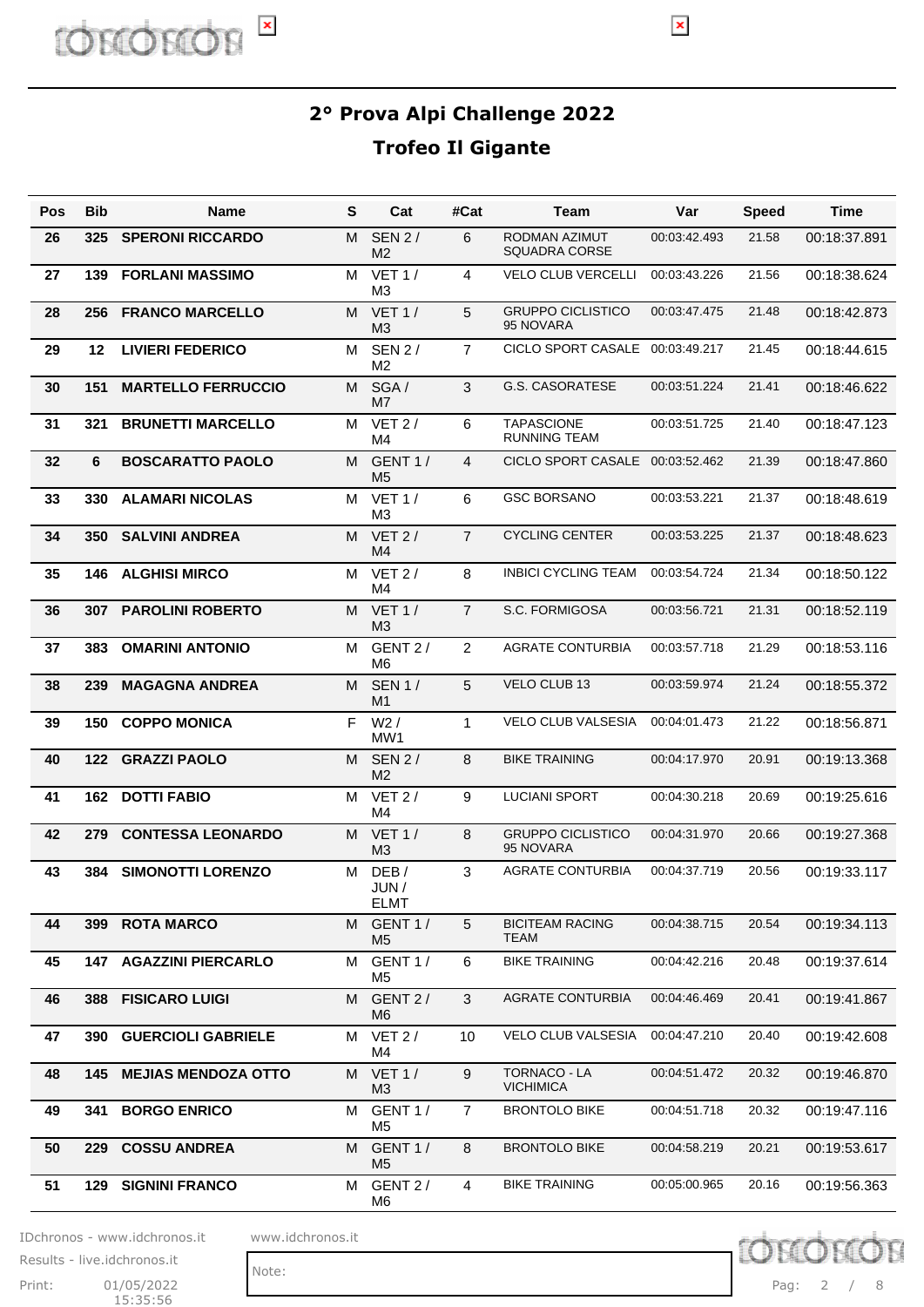

| Pos | <b>Bib</b> | <b>Name</b>                | S | Cat                             | #Cat           | Team                                   | Var          | <b>Speed</b> | <b>Time</b>  |
|-----|------------|----------------------------|---|---------------------------------|----------------|----------------------------------------|--------------|--------------|--------------|
| 52  | 155        | <b>CAIRATI GIAMPIETRO</b>  | М | GENT 2/<br>M <sub>6</sub>       | 5              | <b>BRONTOLO BIKE</b>                   | 00:05:03.468 | 20.12        | 00:19:58.866 |
| 53  | 72         | <b>TOSO STEFANO</b>        | M | GENT 2/<br>M <sub>6</sub>       | 6              | <b>ACTIVE CYCLING</b><br><b>TEAM</b>   | 00:05:04.213 | 20.11        | 00:19:59.611 |
| 54  | 149        | <b>VILLANOVA DAVIDE</b>    | M | GENT 1/<br>M <sub>5</sub>       | 9              | VELO CLUB 13                           | 00:05:04.706 | 20.10        | 00:20:00.104 |
| 55  | 364        | <b>MARCOLIN GIUSEPPE</b>   | M | GENT 2/<br>M <sub>6</sub>       | $\overline{7}$ | <b>FUNTOS BIKE</b>                     | 00:05:05.454 | 20.09        | 00:20:00.852 |
| 56  | 201        | <b>GRECO VITO</b>          | M | SGA/<br>M <sub>7</sub>          | $\overline{4}$ | <b>VELO CLUB VERCELLI</b>              | 00:05:05.714 | 20.08        | 00:20:01.112 |
| 57  | 376        | <b>CUEL MONICA</b>         | F | W3/<br>MW <sub>2</sub>          | 1              | SANETTI SPORT<br>GRISÙ                 | 00:05:06.967 | 20.06        | 00:20:02.365 |
| 58  | 259        | <b>LUCCHIN ANDREA</b>      | М | VET $2/$<br>M <sub>4</sub>      | 11             | VELO CLUB 13                           | 00:05:07.215 | 20.06        | 00:20:02.613 |
| 59  | 152        | <b>DEL NUNZIO ANDREA</b>   | М | GENT 1/<br>M <sub>5</sub>       | 10             | <b>FUNTOS BIKE</b>                     | 00:05:08.715 | 20.03        | 00:20:04.113 |
| 60  | 260        | <b>CONTESSA MARCO</b>      | M | <b>SEN 1/</b><br>M <sub>1</sub> | 6              | <b>GRUPPO CICLISTICO</b><br>95 NOVARA  | 00:05:13.715 | 19.95        | 00:20:09.113 |
| 61  | 380        | <b>CARLINI CARLO</b>       | М | VET $2/$<br>M <sub>4</sub>      | 12             | <b>AGRATE CONTURBIA</b>                | 00:05:21.453 | 19.82        | 00:20:16.851 |
| 62  | 131        | <b>VIALE SERGIO</b>        | M | SGA/<br>M <sub>7</sub>          | 5              | <b>BIKE TRAINING</b>                   | 00:05:23.960 | 19.78        | 00:20:19.358 |
| 63  | 69         | <b>TOFFANIN PAOLO</b>      | м | GENT 1/<br>M <sub>5</sub>       | 11             | <b>ACTIVE CYCLING</b><br>TEAM          | 00:05:25.462 | 19.76        | 00:20:20.860 |
| 64  |            | 117 OTTINO DANILO          | м | SGB/<br>M <sub>8</sub>          | $\mathbf{1}$   | <b>CYCLING CENTER</b>                  | 00:05:27.216 | 19.73        | 00:20:22.614 |
| 65  | 394        | <b>GORINI MAURO</b>        | м | VET1/<br>M <sub>3</sub>         | 10             | <b>BRONTOLO BIKE</b>                   | 00:05:37.207 | 19.57        | 00:20:32.605 |
| 66  | 178        | <b>GATTO LUCA</b>          | м | GENT 2/<br>M <sub>6</sub>       | 8              | <b>BIELLA BIKING</b>                   | 00:05:40.473 | 19.52        | 00:20:35.871 |
| 67  | 351        | <b>ZACCHI GIANFRANCO</b>   | м | SGB/<br>M <sub>8</sub>          | $\overline{2}$ | <b>VELO CLUB VERCELLI</b>              | 00:05:44.960 | 19.45        | 00:20:40.358 |
| 68  | 243        | <b>CARUSO CHRISTIAN</b>    | М | $VET$ 2 /<br>M <sub>4</sub>     | 13             | <b>TEAM VALLI DEL</b><br><b>ROSA</b>   | 00:05:49.210 | 19.38        | 00:20:44.608 |
| 69  | 294        | <b>COMOLI ROSSANO</b>      | М | VET 2/<br>M4                    | 14             | <b>GRUPPO CICLISTICO</b><br>95 NOVARA  | 00:05:50.952 | 19.35        | 00:20:46.350 |
| 70  |            | 345 CURACANOVA ALESSANDRO  | M | SGB/<br>M <sub>8</sub>          | 3              | VELO CLUB VALSESIA                     | 00:05:51.206 | 19.35        | 00:20:46.604 |
| 71  |            | 347 GUZZON ATTILIO         | М | SGB/<br>M8                      | 4              | <b>BRONTOLO BIKE</b>                   | 00:05:55.960 | 19.28        | 00:20:51.358 |
| 72  |            | 378 FINOTTI MATTIA         | м | DEB/<br>JUN/<br><b>ELMT</b>     | $\overline{4}$ | <b>BRONTOLO BIKE</b>                   | 00:05:59.947 | 19.21        | 00:20:55.345 |
| 73  |            | 252 TAMBARO MARCO          | M | VET 2/<br>M4                    | 15             | <b>BIKE TRAINING</b>                   | 00:06:02.967 | 19.17        | 00:20:58.365 |
| 74  |            | <b>144 VELLA GIUSEPPE</b>  | м | <b>SEN 2/</b><br>M <sub>2</sub> | 9              | <b>VELO CLUB VERCELLI</b>              | 00:06:04.959 | 19.14        | 00:21:00.357 |
| 75  | 289.       | <b>ARMONDI ANDREA</b>      | м | GENT 1/<br>M5                   | 12             | VELO CLUB 13                           | 00:06:06.716 | 19.11        | 00:21:02.114 |
| 76  | 26         | <b>CASTELLARO RICCARDO</b> | M | <b>VET 2/</b><br>M4             | 16             | <b>GRUPPO SPORTIVO</b><br><b>AOSTA</b> | 00:06:10.480 | 19.05        | 00:21:05.878 |
| 77  |            | 112 MORTARINO MASSIMO      | м | VET 2/<br>M4                    | 17             | TORNACO - LA<br><b>VICHIMICA</b>       | 00:06:13.958 | 19.00        | 00:21:09.356 |

IDchronos - www.idchronos.it www.idchronos.it

Print: 01/05/2022 15:35:56 Results - live.idchronos.it

Note:

Pag: 3 / 8

**ID chron** 

 $\vert \mathbf{x} \vert$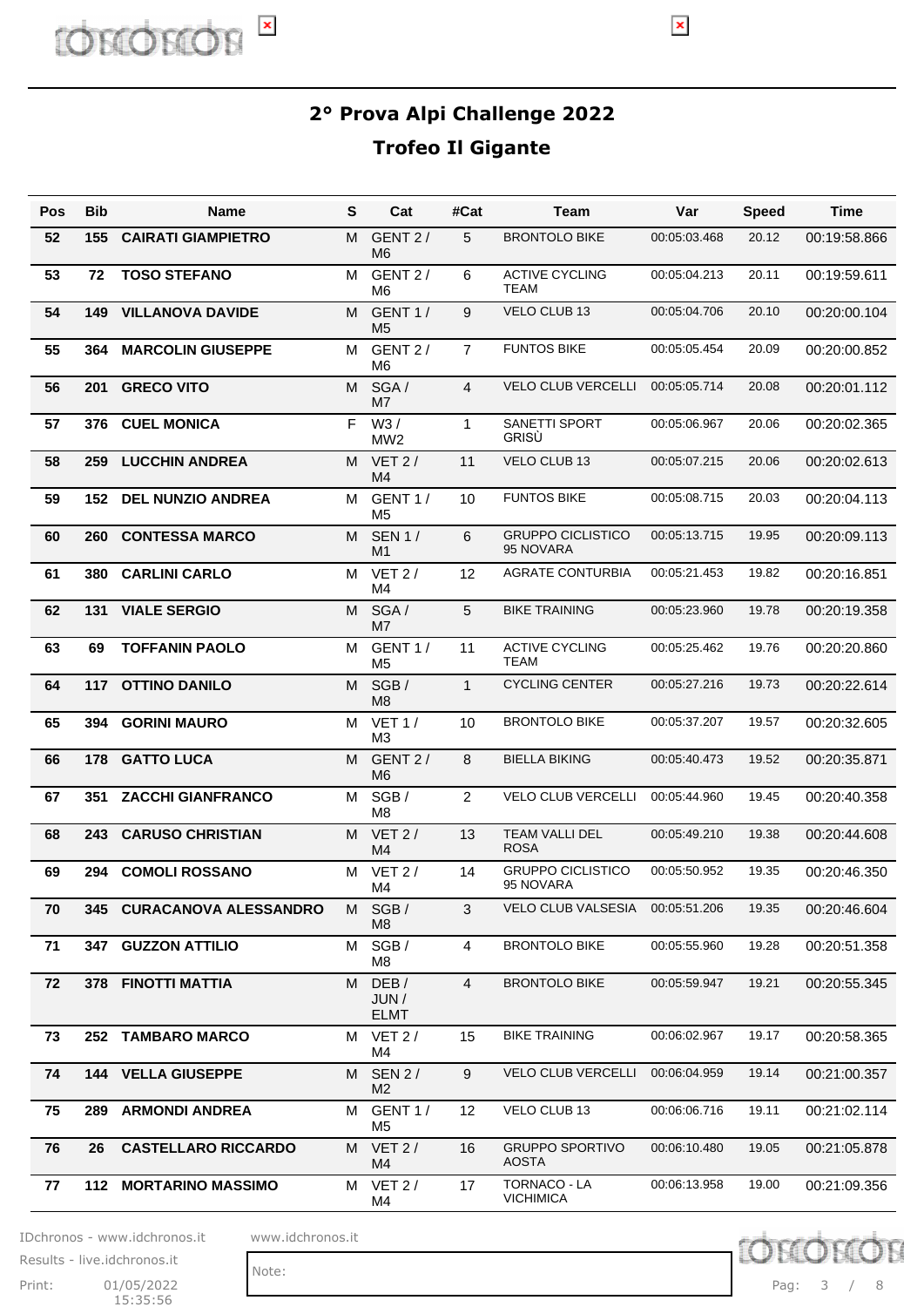$\pmb{\times}$ 

| Pos | <b>Bib</b> | <b>Name</b>                | S | Cat                             | #Cat           | Team                                     | Var          | <b>Speed</b> | <b>Time</b>  |
|-----|------------|----------------------------|---|---------------------------------|----------------|------------------------------------------|--------------|--------------|--------------|
| 78  | 176        | <b>MURARO MASSIMILIANO</b> | M | VET $2/$<br>M4                  | 18             | <b>VELO CLUB VERCELLI</b>                | 00:06:21.945 | 18.88        | 00:21:17.343 |
| 79  | 44         | <b>BUSSA MASSIMO</b>       | м | GENT 1/<br>M5                   | 13             | <b>VELO CLUB VERCELLI</b>                | 00:06:34.456 | 18.70        | 00:21:29.854 |
| 80  | 377        | <b>FERAZZA MARCO</b>       | М | GENT <sub>1</sub> /<br>M5       | 14             | <b>LOGOS TRE</b><br><b>MAGENTA</b>       | 00:06:38.454 | 18.64        | 00:21:33.852 |
| 81  | 395        | <b>SPADONE ANDREA</b>      | м | VET1/<br>M3                     | 11             | OSSOLA CYCLING<br>TEAM                   | 00:06:38.953 | 18.63        | 00:21:34.351 |
| 82  | 59         | <b>VITALI LUIGI</b>        | м | <b>SEN 2/</b><br>M2             | 10             | <b>VELO CLUB VERCELLI</b>                | 00:06:41.954 | 18.59        | 00:21:37.352 |
| 83  | 193        | <b>CAVANNA EZIO</b>        | м | SGB/<br>M8                      | 5              | <b>MYG CYCLING TEAM</b>                  | 00:06:45.961 | 18.53        | 00:21:41.359 |
| 84  | 326        | <b>FRIGO ALESSANDRO</b>    | м | <b>SEN 1/</b><br>M1             | $\overline{7}$ | <b>GRUPPO CICLISTICO</b><br>95 NOVARA    | 00:06:46.454 | 18.53        | 00:21:41.852 |
| 85  |            | 292 ANTOCI GRAZIANA        | F | $W2$ /<br>MW1                   | $\overline{2}$ | <b>GRUPPO CICLISTICO</b><br>95 NOVARA    | 00:06:47.952 | 18.51        | 00:21:43.350 |
| 86  | 204        | <b>NEGRI ANDREA</b>        | м | <b>VET 1/</b><br>M <sub>3</sub> | 12             | <b>VELO CLUB VALSESIA</b>                | 00:06:49.693 | 18.48        | 00:21:45.091 |
| 87  | 272        | <b>MILANO FEDERICO</b>     | м | VET $2/$<br>M4                  | 19             | VELO CLUB 13                             | 00:06:51.954 | 18.45        | 00:21:47.352 |
| 88  | 253        | <b>SCHIOCHET GIOVANNI</b>  | м | GENT 1/<br>M5                   | 15             | <b>VELO CLUB VERCELLI</b>                | 00:06:53.464 | 18.43        | 00:21:48.862 |
| 89  | 278        | <b>LETO GIUSEPPE</b>       | м | VET $2/$<br>M4                  | 20             | <b>BRONTOLO BIKE</b>                     | 00:06:53.697 | 18.42        | 00:21:49.095 |
| 90  | 389        | <b>BACHINI ANDREA</b>      | м | VET 2/<br>M4                    | 21             | <b>CICLISTICA PIANO</b><br><b>ROSA</b>   | 00:06:54.950 | 18.41        | 00:21:50.348 |
| 91  | 301        | <b>BELTRAMI GIACOMO</b>    | м | <b>SEN 2/</b><br>M2             | 11             | BIKE TRAINING                            | 00:06:56.196 | 18.39        | 00:21:51.594 |
| 92  | 296        | <b>MOSCATO DOMENICO</b>    | м | <b>SEN 2/</b><br>M2             | 12             | <b>GRUPPO CICLISTICO</b><br>95 NOVARA    | 00:06:58.205 | 18.36        | 00:21:53.603 |
| 93  | 159        | <b>FRACCARO ANTONIO</b>    | м | SGB/<br>M8                      | 6              | <b>AGRATE CONTURBIA</b>                  | 00:06:58.454 | 18.36        | 00:21:53.852 |
| 94  | 365        | <b>COMAZZI TOMMASO</b>     | м | VET1/<br>M3                     | 13             | <b>HR TEAM</b>                           | 00:07:13.713 | 18.15        | 00:22:09.111 |
| 95  | 366        | <b>FERRI LUIGI</b>         | м | GENT 1/<br>M5                   | 16             | <b>CICLISTICA</b><br><b>GRAVELLONESE</b> | 00:07:14.949 | 18.13        | 00:22:10.347 |
| 96  |            | 311 SAGLIASCHI LIVIO       | M | SGA/<br>M7                      | 6              | U.C.D. PRATESE                           | 00:07:18.940 | 18.08        | 00:22:14.338 |
| 97  | 133        | <b>MARTORANA MARIANO</b>   | м | GENT 2/<br>M <sub>6</sub>       | 9              | PEDALE TRINESE                           | 00:07:19.700 | 18.07        | 00:22:15.098 |
| 98  | 3          | <b>BERGONZI MAURO</b>      | М | GENT 2/<br>M <sub>6</sub>       | 10             | CICLO SPORT CASALE 00:07:23.944          |              | 18.01        | 00:22:19.342 |
| 99  | 382        | <b>DONETTI NICOLO</b>      | м | <b>SEN 1/</b><br>M1             | 8              | <b>AGRATE CONTURBIA</b>                  | 00:07:31.199 | 17.91        | 00:22:26.597 |
| 100 | 104        | <b>LACHI PAOLO</b>         | М | SGA/<br>M7                      | $\overline{7}$ | TEAM VALLI DEL<br><b>ROSA</b>            | 00:07:36.687 | 17.84        | 00:22:32.085 |
| 101 | 396        | <b>BELARDELLI CHIARA</b>   | F | W2/<br>MW1                      | 3              | OSSOLA CYCLING<br><b>TEAM</b>            | 00:07:38.446 | 17.82        | 00:22:33.844 |
| 102 | 304        | <b>SIVIERO LORENZO</b>     | М | VET 2/<br>M4                    | 22             | <b>CICLISTICA</b><br><b>GRAVELLONESE</b> | 00:07:38.449 | 17.82        | 00:22:33.847 |
| 103 |            | 114 SANTIN CORRADO         | м | VET 2/<br>M4                    | 23             | TORNACO - LA<br><b>VICHIMICA</b>         | 00:07:39.204 | 17.81        | 00:22:34.602 |

IDchronos - www.idchronos.it www.idchronos.it

**D** chior

Print: 01/05/2022 Pag: 15:35:56 Results - live.idchronos.it

Pag: 4 / 8

chror

D

Note: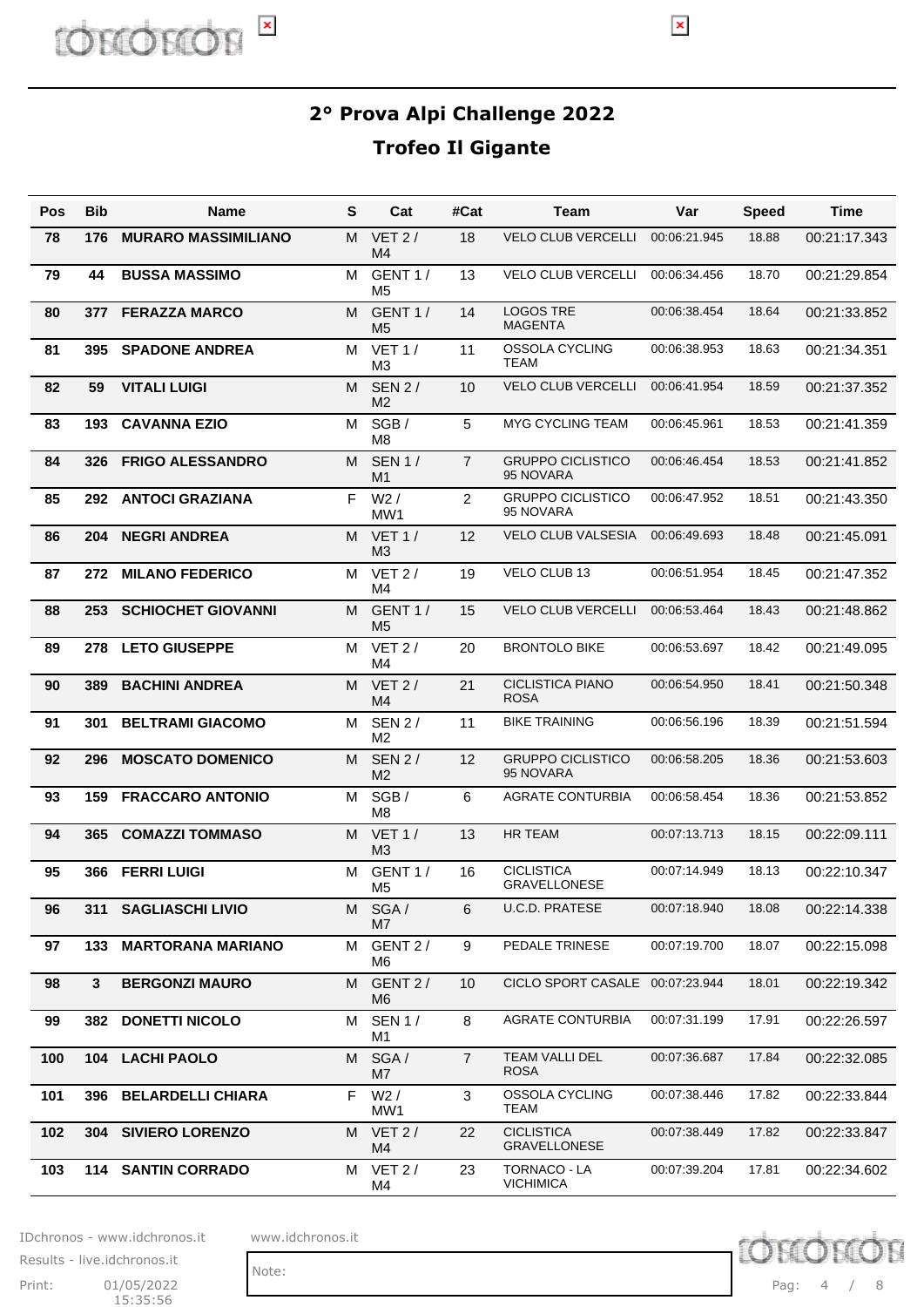# **D** chior

**2° Prova Alpi Challenge 2022 Trofeo Il Gigante**

 $\pmb{\times}$ 

| <b>Pos</b> | <b>Bib</b> | <b>Name</b>                 | S  | Cat                             | #Cat           | Team                                                 | Var          | <b>Speed</b> | Time         |
|------------|------------|-----------------------------|----|---------------------------------|----------------|------------------------------------------------------|--------------|--------------|--------------|
| 104        | 276        | <b>DE BERNARDI ALBERTO</b>  | м  | GENT 2/<br>M6                   | 11             | <b>BRONTOLO BIKE</b>                                 | 00:07:50.947 | 17.65        | 00:22:46.345 |
| 105        | 5          | <b>BORDONE SILVIO</b>       | м  | $VET$ 2 /<br>M4                 | 24             | CICLO SPORT CASALE 00:07:51.931                      |              | 17.64        | 00:22:47.329 |
| 106        | 218        | <b>BOTTIGELLA LUCA</b>      | м  | $VET$ 2 /<br>M <sub>4</sub>     | 25             | <b>TORNACO - LA</b><br><b>VICHIMICA</b>              | 00:07:55.447 | 17.59        | 00:22:50.845 |
| 107        | 332        | <b>TALUCCI STEFANO</b>      | м  | $VET$ 2 /<br>M4                 | 26             | <b>BIKE TRAINING</b>                                 | 00:08:01.696 | 17.52        | 00:22:57.094 |
| 108        | 246        | <b>PASSERA MASSIMILIANO</b> | м  | $VET$ 2 /<br>M <sub>4</sub>     | 27             | <b>GRUPPO CICLISTICO</b><br>95 NOVARA                | 00:08:10.185 | 17.41        | 00:23:05.583 |
| 109        | 387        | <b>VESCO DANIELE</b>        | M  | GENT 1/<br>M5                   | 17             | <b>AGRATE CONTURBIA</b>                              | 00:08:10.947 | 17.40        | 00:23:06.345 |
| 110        | 346        | <b>MANASSA ALBERTO</b>      | M  | <b>SEN 2/</b><br>M <sub>2</sub> | 13             | <b>GRUPPO CICLISTICO</b><br>95 NOVARA                | 00:08:12.443 | 17.38        | 00:23:07.841 |
| 111        | 391        | <b>VALENTE GABRIELLA</b>    | F. | W1/<br>JWS/<br><b>EWS</b>       | $\mathbf{1}$   | RODMAN AZIMUT<br><b>SQUADRA CORSE</b>                | 00:08:14.445 | 17.35        | 00:23:09.843 |
| 112        | 340        | <b>MENEGHELLO LUCA</b>      | М  | <b>SEN 2/</b><br>M <sub>2</sub> | 14             | <b>BIKE SPACE</b>                                    | 00:08:23.942 | 17.24        | 00:23:19.340 |
| 113        | 333        | <b>CAVALLIN VALENTINA</b>   | F. | W1/<br>JWS/<br><b>EWS</b>       | $\overline{2}$ | PEDALE ROSA                                          | 00:08:24.682 | 17.23        | 00:23:20.080 |
| 114        | 99         | <b>SPIROLAZZI CARLO</b>     | М  | <b>SEN 2/</b><br>M <sub>2</sub> | 15             | <b>CICLOAMATORI</b><br><b>NOVARA</b>                 | 00:08:33.944 | 17.11        | 00:23:29.342 |
| 115        | 267        | <b>UGOLOTTI ALDO</b>        | м  | <b>SEN 2/</b><br>M <sub>2</sub> | 16             | <b>BRONTOLO BIKE</b>                                 | 00:08:39.429 | 17.05        | 00:23:34.827 |
| 116        | 375        | <b>CASTI ANDREA</b>         | M  | GENT 1/<br>M <sub>5</sub>       | 18             | <b>BRONTOLO BIKE</b>                                 | 00:08:41.201 | 17.03        | 00:23:36.599 |
| 117        | 115        | <b>VITA GIANCARLO</b>       | М  | SGB/<br>M <sub>8</sub>          | $\overline{7}$ | <b>TORNACO - LA</b><br><b>VICHIMICA</b>              | 00:08:44.196 | 16.99        | 00:23:39.594 |
| 118        | 275        | <b>FLORES ANCO FABIO</b>    | M  | DEB/<br>JUN /<br><b>ELMT</b>    | 5              | <b>TEAM FROGS</b>                                    | 00:08:45.691 | 16.97        | 00:23:41.089 |
| 119        | 103        | <b>IANI PAOLO</b>           | м  | GENT 2/<br>M6                   | 12             | TEAM VALLI DEL<br><b>ROSA</b>                        | 00:08:47.443 | 16.95        | 00:23:42.841 |
| 120        |            | 287 SANZONE MATTIA          | М  | DEB/<br>JUN/<br><b>ELMT</b>     | 6              | <b>VELO CLUB VERCELLI</b>                            | 00:09:03.688 | 16.76        | 00:23:59.086 |
| 121        |            | 352 BONATO IVANO            | М  | SGA/<br>M7                      | 8              | <b>BIELLA BIKING</b>                                 | 00:09:06.687 | 16.73        | 00:24:02.085 |
| 122        | 223        | <b>COLOMBO MARCO</b>        | м  | GENT 2/<br>M6                   | 13             | <b>BRONTOLO BIKE</b>                                 | 00:09:14.434 | 16.64        | 00:24:09.832 |
| 123        | 101        | <b>BOSIO GIOVANNI</b>       | м  | VET 2/<br>M4                    | 28             | TEAM VALLI DEL<br><b>ROSA</b>                        | 00:09:20.933 | 16.56        | 00:24:16.331 |
| 124        |            | 113 PELLATI CESARE          | м  | GENT 1/<br>M5                   | 19             | TORNACO - LA<br><b>VICHIMICA</b>                     | 00:09:20.933 | 16.56        | 00:24:16.331 |
| 125        | 96         | <b>ARIOLI ANDREA</b>        | м  | <b>SEN 2/</b><br>M2             | 17             | <b>CICLOAMATORI</b><br>NOVARA                        | 00:09:22.688 | 16.54        | 00:24:18.086 |
| 126        | 161        | <b>PERINO PAOLO</b>         | м  | GENT 2/<br>M6                   | 14             | <b>CUSATI BIKE</b><br><b>TRAINING RACING</b><br>TEAM | 00:09:25.436 | 16.51        | 00:24:20.834 |
| 127        | 171        | <b>MARCHETTI ROCCO</b>      | м  | SGB/<br>M8                      | 8              | NOVARA CHE PEDALA                                    | 00:09:36.434 | 16.39        | 00:24:31.832 |

IDchronos - www.idchronos.it www.idchronos.it

Note:

Print: 01/05/2022 Pag: 15:35:56 Results - live.idchronos.it

D chror Pag: 5 / 8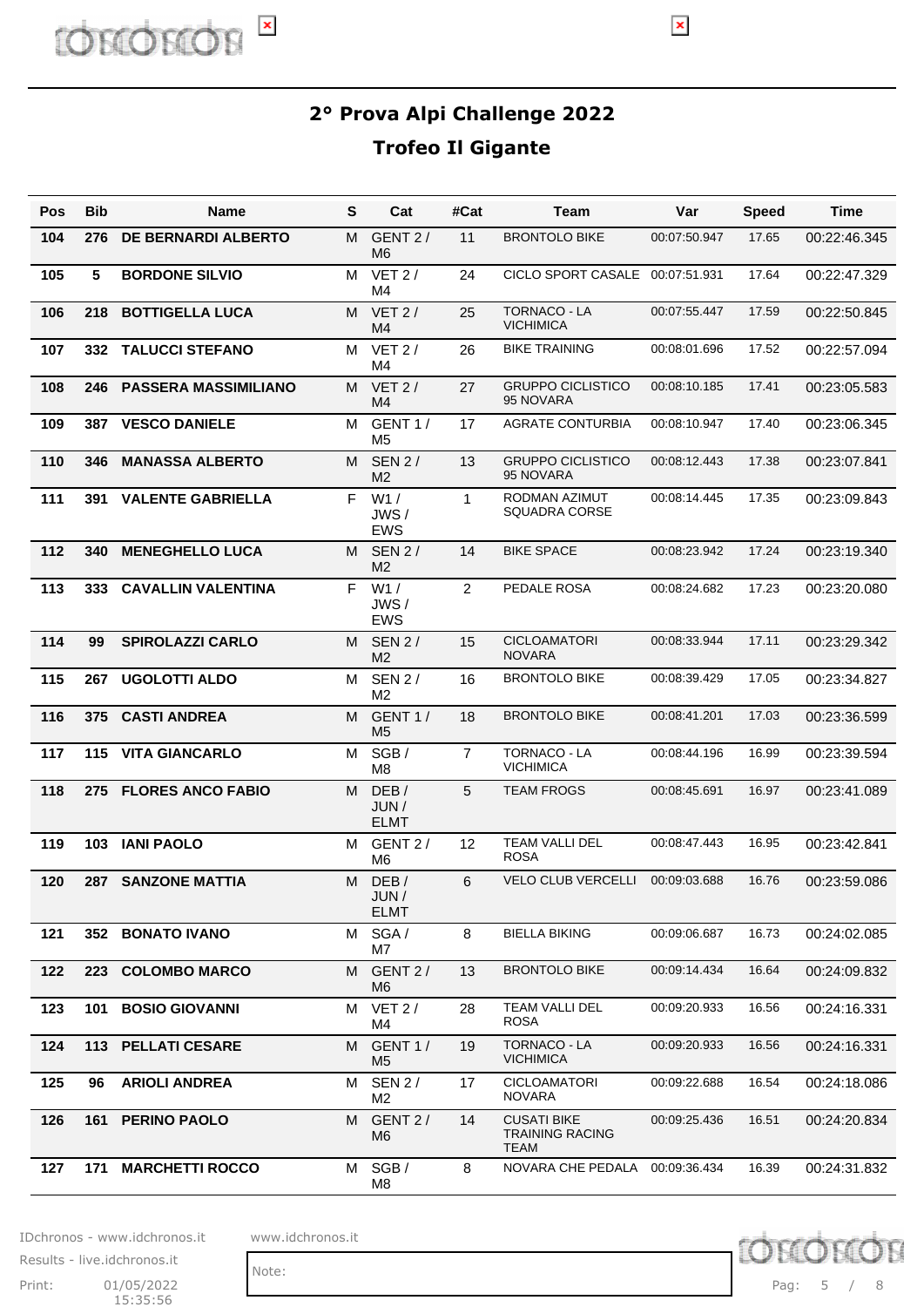# ID CULOL E

**2° Prova Alpi Challenge 2022 Trofeo Il Gigante**

 $\vert \mathbf{x} \vert$ 

| Pos | <b>Bib</b> | <b>Name</b>                                    | S  | Cat                             | #Cat            | Team                                    | Var          | <b>Speed</b> | Time         |
|-----|------------|------------------------------------------------|----|---------------------------------|-----------------|-----------------------------------------|--------------|--------------|--------------|
| 128 | 343        | <b>FITTABILE DAVIDE</b>                        | М  | $VET$ 2/<br>M4                  | 29              | <b>MYG CYCLING TEAM</b>                 | 00:09:38.184 | 16.37        | 00:24:33.582 |
| 129 | 277        | <b>LOMUOIO LUCA</b>                            | м  | VET $2/$<br>M4                  | 30              | <b>BRONTOLO BIKE</b>                    | 00:09:43.937 | 16.30        | 00:24:39.335 |
| 130 | 370        | <b>PIATTI STEFANO</b>                          | м  | VET1/<br>MЗ                     | 14              | <b>GRUPPO CICLISTICO</b><br>95 NOVARA   | 00:09:48.182 | 16.26        | 00:24:43.580 |
| 131 | 374        | <b>MOLINARI MAURIZIO</b>                       | м  | SGB /<br>M8                     | 9               | PEDALE TRINESE                          | 00:09:51.672 | 16.22        | 00:24:47.070 |
| 132 | 177        | <b>BRIGNOLI MASSIMILIANO</b>                   | м  | VET 2/<br>M4                    | 31              | <b>TORNACO - LA</b><br><b>VICHIMICA</b> | 00:09:54.183 | 16.19        | 00:24:49.581 |
| 133 | 202        | <b>CODA SILVIA</b>                             | F  | W3/<br>MW2                      | 2               | <b>VELO CLUB VERCELLI</b>               | 00:09:59.441 | 16.14        | 00:24:54.839 |
| 134 | 258        | <b>DAMENO CARLO</b>                            | М  | SGA/<br>M7                      | 9               | <b>BRONTOLO BIKE</b>                    | 00:10:13.176 | 15.99        | 00:25:08.574 |
| 135 | 138        | <b>BARONCHELLI SARA</b>                        | F. | W1/<br>JWS/<br>EWS              | 3               | AMICI PER LA BICI                       | 00:10:18.428 | 15.93        | 00:25:13.826 |
| 136 | 371        | <b>SACCHETTI GIANCARLO</b>                     | M  | SGA/<br>M7                      | 10              | <b>GRUPPO CICLISTICO</b><br>95 NOVARA   | 00:10:32.176 | 15.79        | 00:25:27.574 |
| 137 | 300        | <b>STOPPA ROBERTO</b>                          | м  | GENT 1/<br>M5                   | 20              | <b>GRUPPO CICLISTICO</b><br>95 NOVARA   | 00:10:40.678 | 15.70        | 00:25:36.076 |
| 138 | 58         | <b>VETTORI GIORGIO</b>                         | M  | SGB/<br>M8                      | 10              | <b>VELO CLUB VERCELLI</b>               | 00:10:55.434 | 15.55        | 00:25:50.832 |
| 139 | 126        | <b>PIGAFETTA DARIO</b>                         | м  | <b>SEN 2/</b><br>M <sub>2</sub> | 18              | <b>BIKE TRAINING</b>                    | 00:11:02.922 | 15.48        | 00:25:58.320 |
| 140 | 132        | <b>BOTTIGELLA GUGLIELMO</b>                    | M  | SGB/<br>M8                      | 11              | <b>TORNACO - LA</b><br><b>VICHIMICA</b> | 00:11:07.423 | 15.43        | 00:26:02.821 |
| 141 |            | 302 RIVA AUGUSTO                               | м  | GENT 2/<br>M6                   | 15              | <b>BIKE TRAINING</b>                    | 00:11:13.922 | 15.37        | 00:26:09.320 |
| 142 | 369        | <b>FORASACCO FRANCESCA</b>                     | F. | W2/<br>MW1                      | $\overline{4}$  | <b>GRUPPO CICLISTICO</b><br>95 NOVARA   | 00:11:16.173 | 15.35        | 00:26:11.571 |
| 143 | 298        | <b>LOVATI GIANBATTISTA</b>                     | м  | SGA/<br>M7                      | 11              | <b>GRUPPO CICLISTICO</b><br>95 NOVARA   | 00:11:20.414 | 15.31        | 00:26:15.812 |
| 144 | 297        | <b>POLITO PASQUALE</b>                         | м  | GENT 2/<br>M6                   | 16              | <b>GRUPPO CICLISTICO</b><br>95 NOVARA   | 00:11:24.672 | 15.27        | 00:26:20.070 |
| 145 |            | 357 CAVALLOTTI DANIELE                         | м  | DEB/<br>JUN/<br><b>ELMT</b>     | 7               | <b>GRUPPO CICLISTICO</b><br>95 NOVARA   | 00:11:27.668 | 15.24        | 00:26:23.066 |
| 146 |            | 324 SALVO ALESSANDRA                           | F. | W1/<br>JWS/<br><b>EWS</b>       | $\overline{4}$  | <b>GRUPPO CICLISTICO</b><br>95 NOVARA   | 00:11:39.670 | 15.12        | 00:26:35.068 |
| 147 | 353        | <b>SIMONI CARLO</b>                            | M  | SGB/<br>M8                      | 12 <sup>2</sup> | <b>CICLISTICA PIANO</b><br>ROSA         | 00:11:40.917 | 15.11        | 00:26:36.315 |
| 148 |            | 322 TAVANO CARMINE                             | M  | <b>SEN 2/</b><br>M <sub>2</sub> | 19              | <b>GRUPPO CICLISTICO</b><br>95 NOVARA   | 00:11:41.422 | 15.11        | 00:26:36.820 |
| 149 | 182        | <b>GIANA MATTEO</b>                            | М  | VET 2/<br>M4                    | 32              | <b>BRONTOLO BIKE</b>                    | 00:12:12.164 | 14.82        | 00:27:07.562 |
| 150 | 323        | <b>BARUSCO GABRIELE</b>                        | M  | VET 2/<br>M4                    | 33              | U.C.D. PRATESE                          | 00:12:24.663 | 14.71        | 00:27:20.061 |
| 151 | 274        | <b>FLORES HERNANDEZ JOSE</b><br><b>EDUARDO</b> | M  | VET 2/<br>M4                    | 34              | <b>MYG CYCLING TEAM</b>                 | 00:12:31.914 | 14.64        | 00:27:27.312 |
| 152 | 220        | <b>CORATTI CARLO</b>                           | М  | SGA/<br>M7                      | 12 <sup>2</sup> | <b>GRUPPO CICLISTICO</b><br>95 NOVARA   | 00:12:49.416 | 14.49        | 00:27:44.814 |

IDchronos - www.idchronos.it www.idchronos.it

Print: 01/05/2022 Pag: 15:35:56 Results - live.idchronos.it

Note:

ID chror

Pag: 6 / 8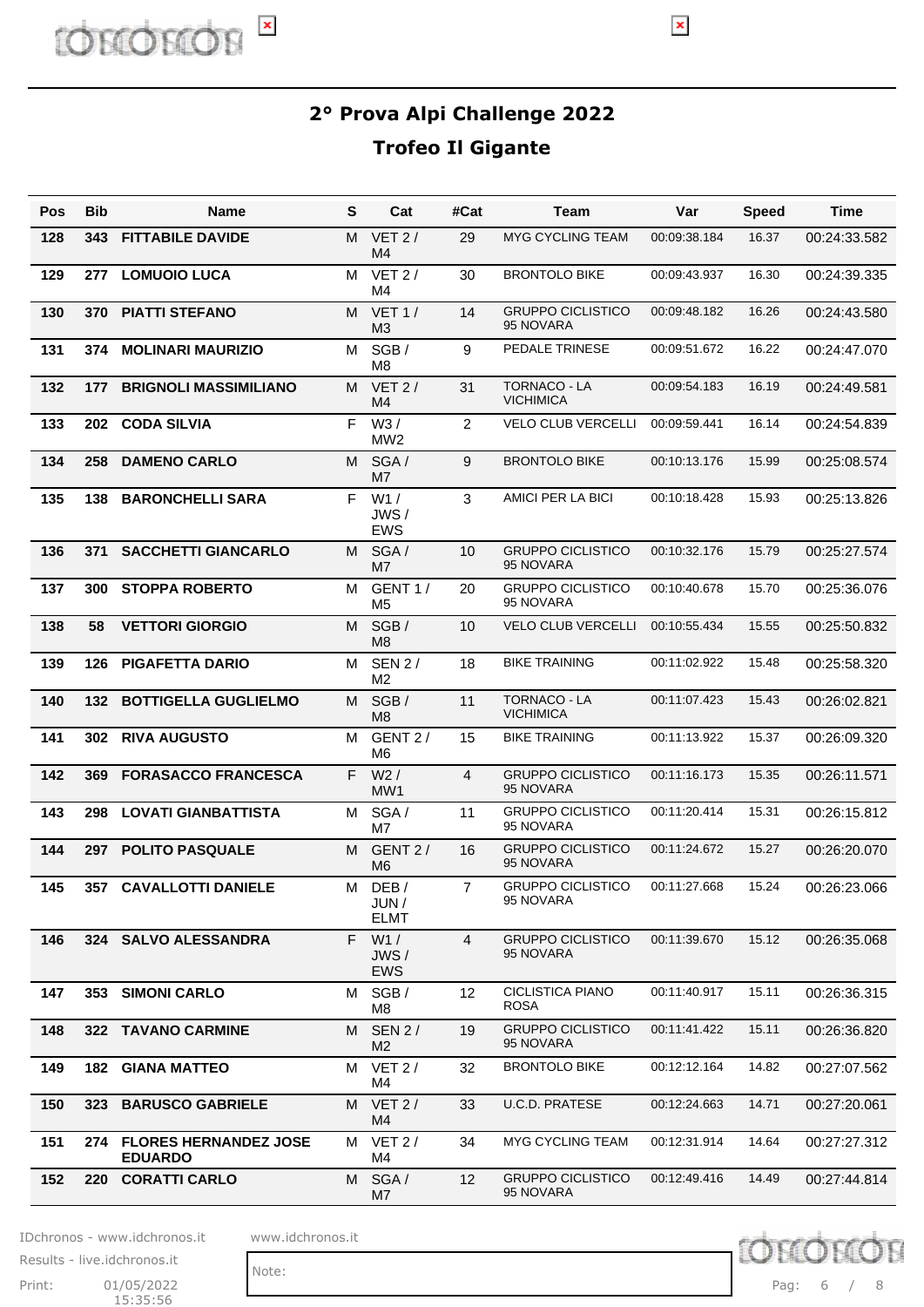$\pmb{\times}$ 

| Pos | Bib | <b>Name</b>                    | S  | Cat                             | #Cat | Team                                  | Var          | <b>Speed</b> | <b>Time</b>  |
|-----|-----|--------------------------------|----|---------------------------------|------|---------------------------------------|--------------|--------------|--------------|
| 153 | 236 | <b>MONTARULI FRANCESCO</b>     | м  | GENT <sub>1</sub> /<br>M5       | 21   | <b>BRONTOLO BIKE</b>                  | 00:12:49.659 | 14.49        | 00:27:45.057 |
| 154 | 158 | <b>CANTAMESSA SIMONETTA</b>    | F. | W3/<br>MW <sub>2</sub>          | 3    | <b>AGRATE CONTURBIA</b>               | 00:12:50.407 | 14.48        | 00:27:45.805 |
| 155 | 51  | <b>MORANO PIERENRICO</b>       | м  | SGA/<br>M7                      | 13   | <b>VELO CLUB VERCELLI</b>             | 00:13:12.159 | 14.29        | 00:28:07.557 |
| 156 | 310 | <b>CORVINO VERONICA</b>        | F. | W3/<br>MW <sub>2</sub>          | 4    | <b>U.C.D. PRATESE</b>                 | 00:13:13.162 | 14.28        | 00:28:08.560 |
| 157 | 97  | <b>SPIROLAZZI GABRIELE</b>     | м  | <b>VET 1/</b><br>M3             | 15   | <b>CICLOAMATORI</b><br><b>NOVARA</b>  | 00:13:31.419 | 14.13        | 00:28:26.817 |
| 158 | 316 | <b>LONGONE MASSIMILIANO</b>    | М  | $VET$ 2 /<br>M <sub>4</sub>     | 35   | <b>BRONTOLO BIKE</b>                  | 00:13:37.895 | 14.08        | 00:28:33.293 |
| 159 | 358 | <b>GIUGNO SIMONA</b>           | F. | $W2$ /<br>MW1                   | 5    | S.C. FORMIGOSA                        | 00:13:38.654 | 14.07        | 00:28:34.052 |
| 160 | 71  | <b>TOMASI STEFANO</b>          | м  | GENT 2/<br>M6                   | 17   | <b>ACTIVE CYCLING</b><br>TEAM         | 00:13:39.160 | 14.07        | 00:28:34.558 |
| 161 | 49  | <b>LENCI MASSIMILIANO</b>      | м  | VET $2/$<br>M4                  | 36   | <b>VELO CLUB VERCELLI</b>             | 00:13:42.903 | 14.04        | 00:28:38.301 |
| 162 | 163 | <b>MAGAGNA PATRICK</b>         | м  | <b>SEN 1/</b><br>M <sub>1</sub> | 9    | VELO CLUB 13                          | 00:13:46.652 | 14.01        | 00:28:42.050 |
| 163 | 368 | <b>FAZIO ALESSANDRA</b>        | F. | W2/<br>MW1                      | 6    | <b>GRUPPO CICLISTICO</b><br>95 NOVARA | 00:13:47.156 | 14.00        | 00:28:42.554 |
| 164 | 217 | <b>GIANNO NICOLA</b>           | м  | SGB/<br>M <sub>8</sub>          | 13   | <b>BRONTOLO BIKE</b>                  | 00:14:23.650 | 13.71        | 00:29:19.048 |
| 165 | 372 | <b>FOA' RUGGERO</b>            | м  | GENT 1/<br>M5                   | 22   | <b>BIKE TRAINING</b>                  | 00:14:35.659 | 13.62        | 00:29:31.057 |
| 166 | 20  | <b>ROMANI LUCA</b>             | м  | SGA/<br>M <sub>7</sub>          | 14   | <b>CICLO SPORT CASALE</b>             | 00:14:58.645 | 13.44        | 00:29:54.043 |
| 167 | 107 | <b>ROSSI STEFANO</b>           | м  | GENT 1/<br>M5                   | 23   | TEAM VALLI DEL<br><b>ROSA</b>         | 00:15:04.642 | 13.40        | 00:30:00.040 |
| 168 | 70  | <b>TOMASI FABIO</b>            | м  | VET 2/<br>M <sub>4</sub>        | 37   | <b>ACTIVE CYCLING</b><br><b>TEAM</b>  | 00:15:21.916 | 13.27        | 00:30:17.314 |
| 169 | 334 | <b>UBERTINO VALERIA</b>        | F  | W2/<br>MW1                      | 7    | <b>BIELLA BIKING</b>                  | 00:15:30.904 | 13.21        | 00:30:26.302 |
| 170 | 261 | <b>GATTI MARCO</b>             | м  | VET 2/<br>M4                    | 38   | <b>GRUPPO CICLISTICO</b><br>95 NOVARA | 00:15:38.153 | 13.15        | 00:30:33.551 |
| 171 | 393 | <b>ARATA GIORGIO</b>           | M  | GENT 2/<br>M6                   | 18   | VELO CLUB VERCELLI                    | 00:16:00.389 | 13.00        | 00:30:55.787 |
| 172 | 344 | <b>MICHELONE ANDREA</b>        | М  | GENT 1/<br>M <sub>5</sub>       | 24   | <b>VELO CLUB VERCELLI</b>             | 00:16:01.389 | 12.99        | 00:30:56.787 |
| 173 | 320 | <b>MANARA MAURIZIO Camillo</b> | м  | SGB/<br>M8                      | 14   | <b>BRONTOLO BIKE</b>                  | 00:16:10.634 | 12.93        | 00:31:06.032 |
| 174 | 64  | <b>MASTARONE SIMONA</b>        | F  | W2/<br>MW1                      | 8    | <b>ACTIVE CYCLING</b><br><b>TEAM</b>  | 00:16:17.387 | 12.88        | 00:31:12.785 |
| 175 | 170 | <b>MOTOLESE DANIELE</b>        | м  | <b>VET 1/</b><br>ΜЗ             | 16   | <b>BRONTOLO BIKE</b>                  | 00:16:19.888 | 12.86        | 00:31:15.286 |
| 176 | 121 | <b>DE LUCA CALOGERO</b>        | м  | GENT 2/<br>M <sub>6</sub>       | 19   | <b>BIKE TRAINING</b>                  | 00:18:02.635 | 12.19        | 00:32:58.033 |
| 177 | 1   | <b>BELLONI ERIO</b>            | м  | SGB/<br>M8                      | 15   | TEAM VALLI DEL<br><b>ROSA</b>         | 00:19:35.367 | 11.65        | 00:34:30.765 |
| 178 | 234 | <b>BAZZI MAURIZIO</b>          | М  | SGA/<br>M7                      | 15   | <b>BRONTOLO BIKE</b>                  | 00:20:20.369 | 11.40        | 00:35:15.767 |

IDchronos - www.idchronos.it www.idchronos.it

ID CULOL E

Note:

Print: 01/05/2022 Pag: 15:35:56 Results - live.idchronos.it

D chror Pag: 7 / 8